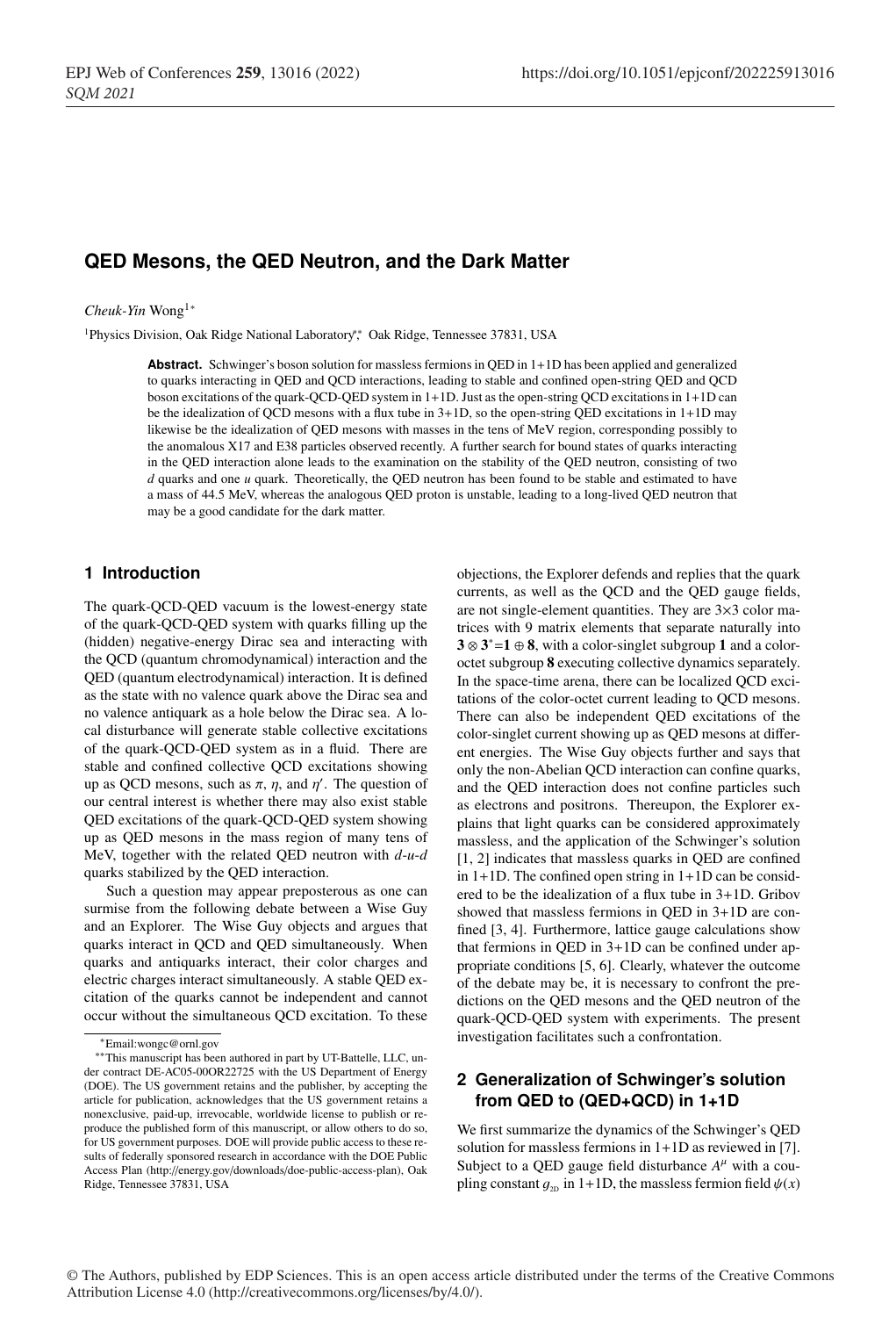satisfies the Dirac equation,

$$
\gamma_{\mu}(p^{\mu} - g_{_{2D}}A^{\mu})\psi = 0.
$$
 (1)

The disturbance  $A^{\mu}$  instructs the fermion field  $\psi$  how to move, and through the Maxwell equation,

$$
\partial_{\mu}F^{\mu\nu} = \partial_{\mu}(\partial^{\mu}A^{\nu} - \partial^{\nu}A^{\mu}) = g_{_{2\text{D}}}j^{\nu} = g_{_{2\text{D}}}\bar{\psi}\gamma^{\nu}\psi, \tag{2}
$$

the fermion field  $\psi$  in turn generates the current  $j^{\mu}$  which instructs the gauge field  $A^{\mu}$  how to act. A stable collective excitation of the fermion-QED system occurs, when the disturbance  $A^{\mu}$  gives rise to the current  $j^{\mu}$  which in turn leads to the gauge field  $A^{\mu}$  self-consistently. By imposing the Schwinger modification factor to ensure the gauge invariance of the fermion Green's function, the fermion current  $j^{\mu}(x)$  at the space-time point *x* induced by  $A^{\mu}$  can be evaluated. After the singularities from the left and from the right cancel, the fermion current  $j^{\mu}$  is found to relate explicitly to the perturbing QED gauge field  $A^{\mu}$  by [1, 2]

$$
j^{\mu} = -\frac{g_{\text{2D}}^2}{\pi} \left( A^{\mu} - \partial^{\mu} \frac{1}{\partial_{\lambda} \partial^{\lambda}} \partial_{\nu} A^{\nu} \right). \tag{3}
$$

Upon substituting such a relation to the Maxwell equation (2), we get  $j^{\mu}$  and  $A^{\mu}$  both satisfy the Klein-Gordon equation

$$
\partial_{\nu}\partial^{\nu}A^{\mu} + \frac{g_{\text{2D}}^2}{\pi}A^{\mu} = 0
$$
, and  $\partial_{\nu}\partial^{\nu}j^{\mu} + \frac{g_{\text{2D}}^2}{\pi}j^{\mu} = 0$ , (4)

for a boson with a mass given by  $m = g_{2D}/\sqrt{\pi}$ .

The Schwinger model can be generalized from QED to (QED+QCD) [8, 9]. Because of the three-color nature of quarks, the quark currents and the QED and QCD gauge fields are 3×3 color matrices which can be expanded in terms of the nine generators of the U(3) group,

$$
j^{\mu} = \sum_{i=0}^{8} j_i^{\mu} t^i, \ A^{\mu} = \sum_{i=0}^{8} A_i^{\mu} t^i, \quad t^0 = \frac{1}{\sqrt{6}} \begin{pmatrix} 1 & 0 & 0 \\ 0 & 1 & 0 \\ 0 & 0 & 1 \end{pmatrix}, \quad (5)
$$

where  $t^0$  is the generator of the U(1) color-singlet subgroup and  $t^1, t^2, ..., t^8$  are the eight generators of the SU(3) color-octet subgroup. Because the current and the gauge field of each subgroup depend on each other within the subgroup, but do not depend on the current and the gauge field of the other subgroup, the two different currents and the gauge fields in their respective subgroups possess independent stable QED and QCD collective excitations at different energies. For the QCD interaction, stable QCD collective excitations can be attained in restricted variations which keep the orientation of the unit vector  $\tau^1$  in the color-octet generator space fixed while their amplitudes  $A_1^{\mu}$ are allowed to vary. That is, with

$$
j^{\mu} = j_0^{\mu} \tau^0 + j_1^{\mu} \tau^1, \qquad A^{\mu} = A_0^{\mu} \tau^0 + A_1^{\mu} \tau^1,\tag{6}
$$

where  $\tau^0 = t^0$ ,  $\tau^1 = \sum_{i=1}^8 n_i t^i$ , with fixed direction cosines  $n_i = 2 \text{tr} \{ \tau^1 t^i \}$  in the color-octet generator space. With the above currents and gauge fields (6) in the color-singlet and the color-octet subgroups, Schwinger's solution for QED can be trivially generalized to (QED+QCD) leading to the currents and gauge fields satisfying their corresponding Klein-Gorden equations with masses depending on their respective coupling constants [8, 9].

Consequently, there are independent collective QED and QCD excitations of the quark-QCD-QED system in 1+1D where these excitations can be described as openstring states of  $q\bar{q}$  pairs. We note perceptively that in 1+1D, the open string does not have a structure, but the coupling constant  $g_{2D}$  has the dimension of a mass. In contrast in 3+1D, the flux tube has a structure with a radius  $R_T$ , but the coupling constant  $g_{4D}$  is dimensionless. The 1+1D open string can be considered an idealization of the physical meson in  $3+1D$  with a flux tube of radius  $R_T$ , if the coupling constants  $g_{2D}$  and  $g_{4D}$  in the two different space-time dimensions are related by [8, 9]

$$
g_{_{2D}}^2 = g_{_{4D}}^2 / (\pi R_T^2) = 4\alpha / R_T^2. \tag{7}
$$

Consequently, the masses of the QED and QCD mesons in 3+1D in the open-string description are approximately

$$
m_{\text{QCD}}^2 = 4\alpha_{\text{QCD}}/\pi R_T^2
$$
,  $m_{\text{QED}}^2 = 4\alpha_{\text{QED}}/\pi R_T^2$ . (8)

## **3 QCD and QED mesons as open strings**

To get a better determination of the QCD and QED meson masses, it is necessary to take into account the flavor mixtures  $D_{ij}$  and the quark rest masses  $m_f$ . Using the method of bosonization, we obtain the semi-empirical mass formula for the neutral QCD mesons with  $N_f = 3$  [9]

$$
m_i^2 = \left(\sum_{f=1}^{N_f} D_{if}\right)^2 \frac{4\alpha_{\text{QCD}}}{\pi R_T^2} + m_\pi^2 \sum_{f=1}^{N_f} \frac{m_f}{(m_u + m_d)/2} (D_{if})^2, \quad (9)
$$

and for QED with  $N_f = 2$  and isospin  $(I, I_3 = 0)$ ,

$$
m_I^2 = \left[\frac{Q_u + (-1)^I Q_d}{\sqrt{2}}\right]^2 \frac{4\alpha_{\text{QED}}}{\pi R_T^2} + m_\pi^2 \frac{\alpha_{\text{QED}}}{\alpha_{\text{QCD}}}.\tag{10}
$$

where  $Q_u=2/3$  and  $Q_d=-1/3$  are the charge numbers of *u* and *d* quarks respectively. With the flavor mixture and quark masses as given by the Particle Data Group [10],  $\alpha_{\text{QED}} = 1/137$ ,  $\alpha_{\text{QCD}} = 0.68 \pm 0.08$ , and  $R_T = 0.40 \pm 0.04$ fm, we obtain the theoretical QCD and QED meson masses in Table 1.

Table 1. The experimental and theoretical masses of neutral, *I*3=0, QCD and QED mesons, obtained with the semi-empirical mass formula (9) for QCD mesons and (10) for QED mesons.

|            |         |                | Experimental                                    | Semi-empirical     |
|------------|---------|----------------|-------------------------------------------------|--------------------|
|            |         | $[I(J^{\pi})]$ | mass                                            | mass               |
|            |         |                |                                                 | formula            |
|            |         |                | (MeV)                                           | (MeV)              |
| <b>OCD</b> | $\pi^0$ | $[1(0^-)]$     | 134.9768±0.0005                                 | $134.9^{\ddagger}$ |
| meson      | $\eta$  | $[0(0^-)]$     | $547.862 \pm 0.017$                             | $498.4 + 39.8$     |
|            | η'      | $[0(0^-)]$     | $957.78 \pm 0.06$                               | $948.2 \pm 99.6$   |
| <b>OED</b> | X17     | $[0(0^-)]$     | $16.94 \pm 0.24$ #                              | $17.9 + 1.5$       |
| meson      | E38     | $[1(0^-)]$     | $37.38 \pm 0.71$ <sup><math>\oplus</math></sup> | $36.4 \pm 3.8$     |
|            |         |                |                                                 |                    |

‡ Calibration mass

#A. Krasznahorkay *et al*., arxiv:2104.10075

<sup>⊕</sup> K. Abraamyan *et al*., EPJ Web Conf 204,08004(2019)

We find from Table 1 that the open-string description of the QCD and QED mesons is a reasonable concept and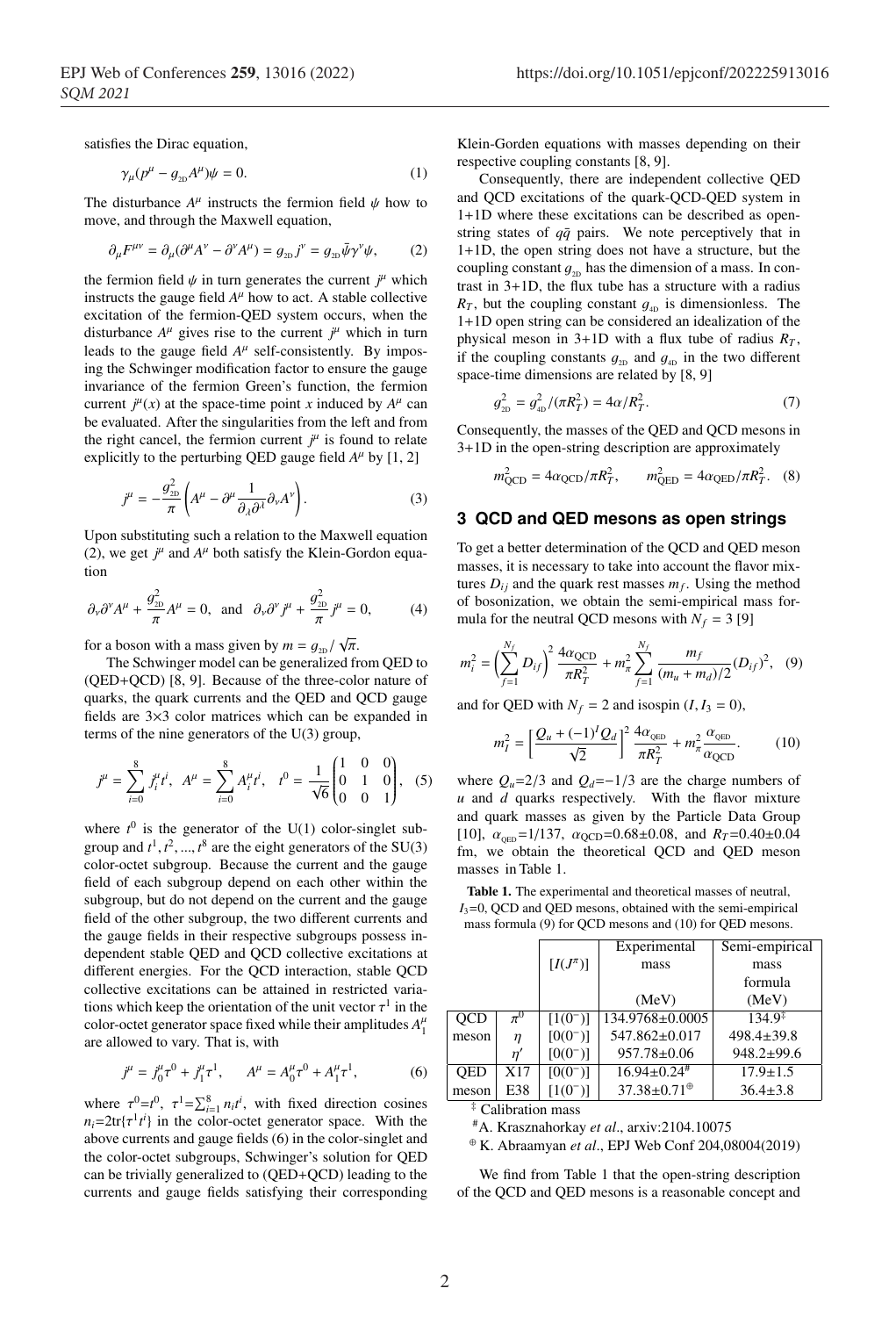the anomalous X17 [11] and E38 [12] observed recently may be QED mesons. The parent particles of the anomalous soft photons [13] may be QED mesons.

### **4 Schwinger's QED boson as a relativistic two-body problem in 1+1 dimensions**

It is desirable to construct a phenomenological two-body model for Schwinger's QED bound state in 1+1D involving a massless fermion and an antifermion interacting in an effective two-body QED interaction  $\Phi_{12}$ . The interaction Φ<sup>12</sup> must be calibrated to yield Schwinger's exact solution in field theory. Neglecting spins, the relativistic two-body wave equations for the wave function Ψ for the QED interactions in 1+1 dimensions consist of two mass-shell constraints on each of the interacting particles [15, 16],

$$
\mathcal{H}_1|\Psi\rangle = \left\{p_1^2 - m_1^2 - \Phi_{12}(x_{12\perp})\right\}|\Psi\rangle = 0, \quad (11a)
$$

$$
\mathcal{H}_2|\Psi\rangle = \left\{p_2^2 - m_2^2 - \Phi_{12}(x_{21\perp})\right\}|\Psi\rangle = 0. \quad (11b)
$$

In the center-of-mass frame where the particle momentum is  $p_i = (\epsilon_i, q_i)$ , the above two-body wave equations become

$$
\epsilon_1^2 |\Psi\rangle = \left\{ q_1^2 + m_1^2 + \Phi_{12}(x_{12\perp}) \right\} |\Psi\rangle = 0, \tag{12a}
$$

$$
\epsilon_2^2 |\Psi\rangle = \left\{ q_2^2 + m_2^2 + \Phi_{12}(x_{12\perp}) \right\} |\Psi\rangle = 0, \quad (12b)
$$

and the mass of the bound states is  $m = \epsilon_1 + \epsilon_2$ . By requiring  $\Phi_{12}$  to give the mass  $m = g_{2D}/\sqrt{\pi}$  in a linearly confining potential to match Schwinger's exact solution for massless fermions in QED in 1+1D, we find [14]

$$
\Phi_{12}(x_{12\perp}) = \frac{2\epsilon_1 \epsilon_2}{\epsilon_1 + \epsilon_2} (-Q_1 Q_2) \kappa |x_1 - x_2|, \quad \kappa = \frac{g_{2D}^2}{4\pi}, \quad (13)
$$

where  $Q_1$  and  $Q_2$  are the charge numbers and  $x_1$  and  $x_2$ are the spatial coordinates of the interacting particles. We shall use  $\Phi_{12}$  to study the stability of the QED neutron with quarks interacting in QED.

### **5 The Stability of the QED Neutron**

The success of the open-string description of the QCD and QED mesons leads to the search for other neutral quark systems stabilized by the QED interaction between the constituents in the color-singlet subgroup, with the coloroctet QCD gauge interaction as a spectator field. Of particular interest is the QED neutron with the *d*, *u*, and *d* quarks [14]. They form a color product group of  $3 \otimes 3 \otimes 3$ = 1⊕8⊕8⊕10, which contains a color singlet subgroup 1 where the color-singlet current and the color-singlet QED gauge field reside. In the color-singlet *d*-*u*-*d* system with three different colors, the attractive QED interaction between the *d* and *u* quarks may overwhelm the repulsive QED interaction between the two *d* quarks to stabilize the composite color-singlet QED neutron into a linear configuration. It is reasonable to treat the system in 1+1D spacetime. We generalize the two-body equations of (11a) and (11b) to the three-quark system by imposing three massshell constraints relating the momenta, the masses, and their interactions in the form

$$
\mathcal{H}_1|\Psi\rangle = \{p_1^2 - m_1^2 - [\Phi_{12}(x_{12}) + \Phi_{13}(x_{13})]\} |\Psi\rangle = 0, \quad (14a)
$$
  

$$
\mathcal{H}_2|\Psi\rangle = \{p_2^2 - m_2^2 - [\Phi_{21}(x_{21}) + \Phi_{23}(x_{23})]\} |\Psi\rangle = 0, \quad (14b)
$$
  

$$
\mathcal{H}_3|\Psi\rangle = \{p_3^2 - m_3^2 - [\Phi_{31}(x_{31}) + \Phi_{32}(x_{32})]\} |\Psi\rangle = 0, \quad (14c)
$$

where  $\Phi_{ij}$  is the effective two-body QED interaction (13) extracted from Schwinger's exact QED solution in 1+1D. We search for an energy minimum for the QED neutron state by using a variational wave function. It is convenient to choose a Gaussian variational wave function of the spatial dimensionless variables  $y_1, y_2, y_3$  with standard deviations  $\sigma_1$ ,  $\sigma_2$ , and  $\sigma_3$  as variational parameters, for the *d*, *u*, and *d* quarks respectively,

$$
\Psi(y_1, y_2, y_3) = N \exp\left\{-\frac{y_1^2}{4\sigma_1^2} - \frac{y_2^2}{4\sigma_2^2} - \frac{y_3^2}{4\sigma_3^2}\right\},\quad(15)
$$

where  $y_i = \sqrt{k}x_i$ . The charge numbers of the quarks are  $Q_1 = Q_3 = -1/3$ , and  $Q_2 = 2/3$ . For the lowest-energy state,  $\sigma_1 = \sigma_3$ , and the variational parameters consist only of  $\sigma_1$  and  $\sigma_2$ . We look for the state with the lowest composite mass  $M = \epsilon_1 + \epsilon_2 + \epsilon_3$  in the variations of  $\sigma_1$  and  $\sigma_2$ ,

$$
\frac{\delta^2 M(\sigma_1, \sigma_2)}{\delta \sigma_1 \delta \sigma_2} = 0.
$$
\n(16)

The motion of the three quarks should maintain a fixed center of mass for the composite system. The coordinates of the three quarks must satisfy the center-of-mass condition on the spatial coordinates,  $\sum_{i=1}^{3} \epsilon_i y_i = 0$ . The variational wave function Ψ is normalized according to

$$
\int dy_1 dy_2 dy_3 |\Psi(y_1, y_2, y_3)|^2 \delta(\epsilon_1 y_1 + \epsilon_2 y_2 + \epsilon_3 y_3) = 1. (17)
$$
\n
$$
\begin{array}{r}\n\text{M(0,0)} \text{ with } 0.5 \text{ m} \\
\text{M(0,0)} \text{ with } 0.5 \text{ m} \\
\end{array}
$$
\n
$$
\begin{array}{r}\n\text{M(0,0)} \text{ with } 0.5 \text{ m} \\
\text{M(0,0)} \text{ with } 0.5 \text{ m} \\
\end{array}
$$
\n
$$
\begin{array}{r}\n\text{M(0,0)} \\
\text{M(0,0)} \text{ with } 0.5 \text{ m} \\
\end{array}
$$
\n
$$
\begin{array}{r}\n\text{M(0,0)} \\
\text{M(0,0)} \text{ with } 0.5 \text{ m} \\
\end{array}
$$

Figure 1. The mass *M* of the QED neutron as a function of the variation parameters  $\sigma_1$ , and  $\sigma_2$ . The QED neutron has an energy minimum at  $M = 44.5$  MeV.

By the variational calculations, we find that the QED neutron is stable [14]. Its mass *M* has an energy minimum,  $M=44.5$  MeV, at  $\sigma_1=2.40$  and  $\sigma_2=1.05$  as shown in Fig. 1, corresponding to  $\sigma_1/\sqrt{\kappa}$ =19.9 fm and  $\sigma_2/\sqrt{\kappa}$ =8.71 fm.

We study next the stability of the QED color-singlet proton with two *u* quarks and a *d* quark by carrying out variational calculations similar to those for the QED neutron. The variation over a very large range of  $\sigma_1$  and  $\sigma_2$ fails to find an energy minimum. Extending the range of  $\sigma$  will only drive the total energy of the system lower with the *u* quarks farther and farther apart without the energy turning to a minimum. An examination of the potential